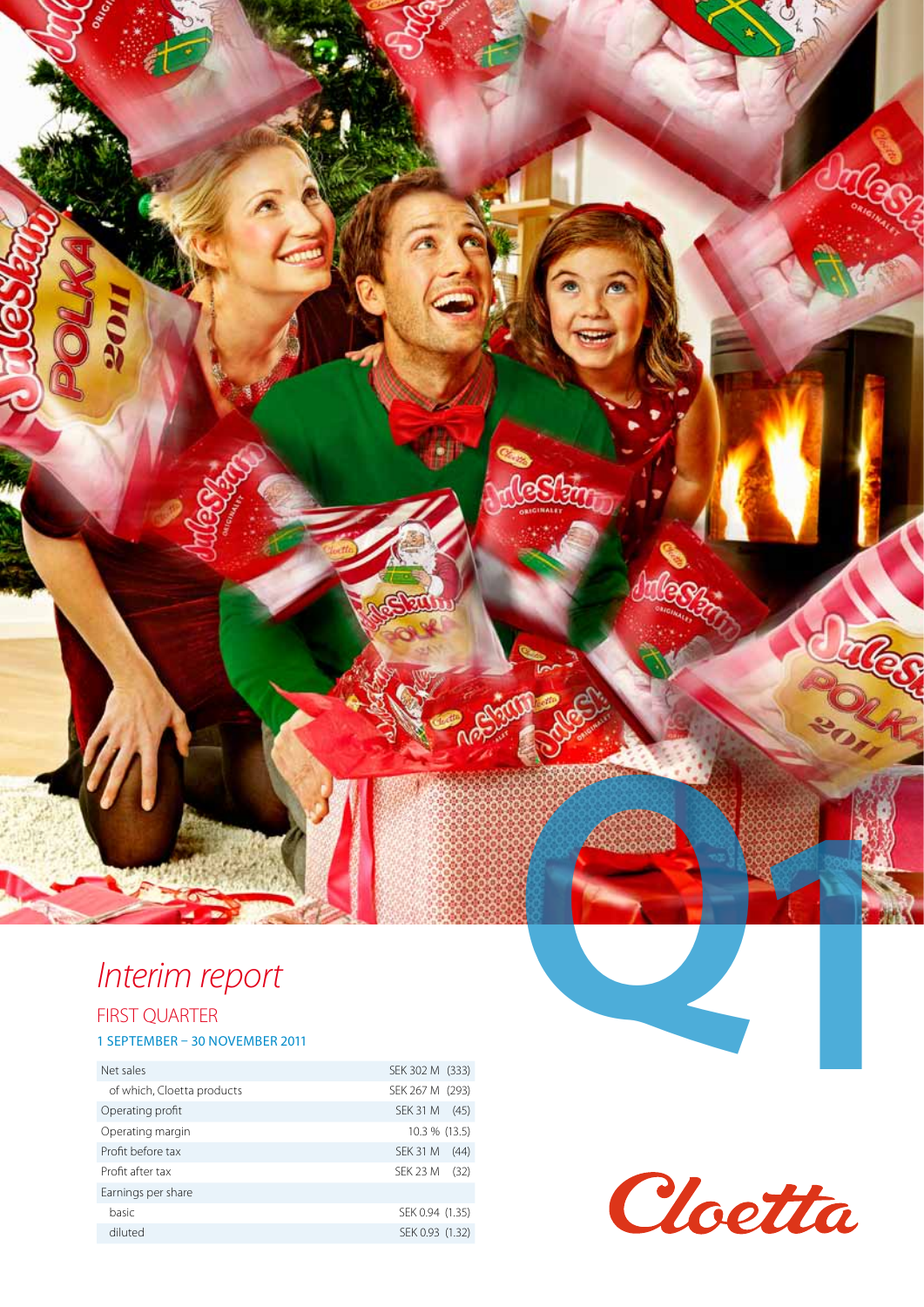### *Comments from the CEO*

In our annual report for 2010/2011 I wrote that we are focusing on the three segments where we are the market-leader in Sweden – countlines, chocolate bags and seasonal products. These include our key brands Kexchoklad, Sportlunch, Plopp, Center, Polly and Juleskum. This focus is also optimal from an export perspective. Polly is marketed in Finland and has now been launched in Norway. Sportlunch is sold in Norway, and Juleskum and Center in both Denmark and Norway.

In terms of marketing, much has been done during the year with Kexchoklad, chocolate bags and a new focus for the Christmas season featuring Juleskum. In February 2012 we will launch a powerful new range of countlines under product brands like Kexchoklad and Sportlunch, which will give us a strong offering for customers and consumers in all three segments.

We have promising and well prepared plans for product and category development during 2012 that have also been conceived and created together with our customers. We have introduced price increases during the autumn that will have effect in the coming year.

I feel very optimistic about the proposed merger between Cloetta and Leaf as presented in a press release on 16 December 2012. Our dedicated employees, strong focus, effective product range strategies and established marketing plans offer excellent conditions for success. Together with Leaf's attractive brand and product portfolio we will gain at least five complementary segments where we are market-leaders in Sweden and very firm footing in the Nordic market, which will benefit the shareholders, customers, consumers and employees alike. Leaf's

presence in countries like the Netherlands and Italy will provide whole new opportunities for business outside the Nordic region. Also from a production perspective, the announced transaction will give Cloetta a wider context in which to work and use our chocolate expertise to contribute to the new, merged company's future product development.



Curt Petri, Managing Directo and CEO

# *About Cloetta*

*Founded in 1862, Cloetta is the oldest confectionery company in the Nordic*  region. In 2012 Cloetta will thus celebrate its 150<sup>th</sup> anniversary. The Cloetta brand *stands for responsibility and quality, but is also strongly associated with happiness, enjoyment and energy. The company's key brands are Kexchoklad, Center, Plopp, Polly, Tarragona, Guldnougat, Bridge, Juleskum, Sportlunch and Extra Starka. Cloetta has two production units in Sweden, one in Ljungsbro and one in Alingsås. www.cloetta.com*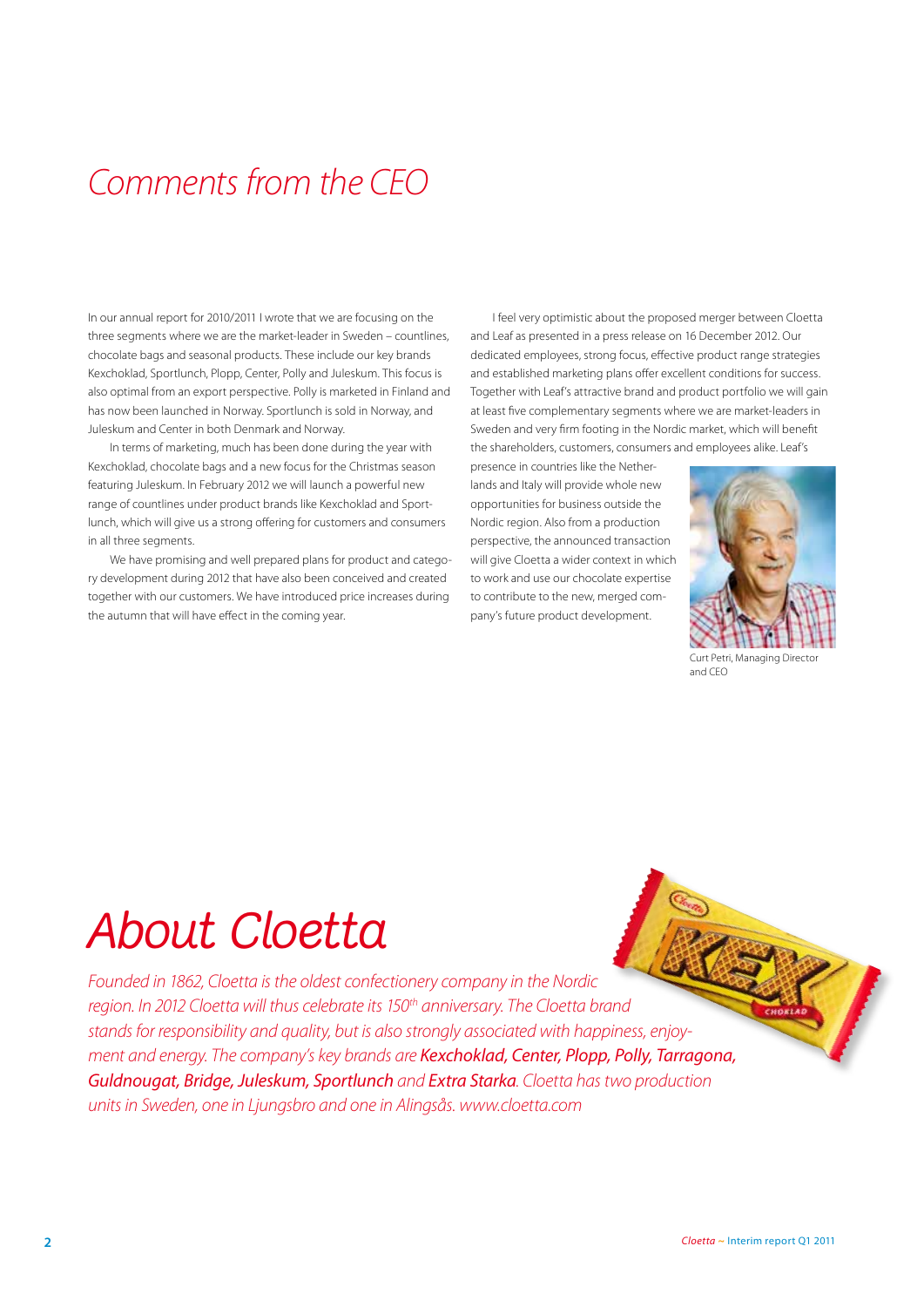### Financial information

|                                     |       | <b>First quarter</b> |                 | <b>Rolling 12</b>            | <b>Full year</b>      |
|-------------------------------------|-------|----------------------|-----------------|------------------------------|-----------------------|
|                                     |       | Sep-Nov<br>2011      | Sep-Nov<br>2010 | Dec 2010-<br><b>Nov 2011</b> | Sep 2010-<br>Aug 2011 |
| Net sales                           | SEK M | 302                  | 333             | 956                          | 987                   |
| Operating profit                    | SEK M | 31                   | 45              | 13                           | 27                    |
| Operating margin                    | $\%$  | 10.3                 | 13.5            | 1.4                          | 2.7                   |
| Profit before tax                   | SEK M | 31                   | 44              | 13                           | 26                    |
| Profit for the period               | SEK M | 23                   | 32              | 9                            | 18                    |
| Cash flow from operating activities | SEK M | 33                   | 22              | 87                           | 76                    |

### Financial overview

#### The financial year covers the period from 1 September 2011 to 31 August 2012.

The Annual General Meeting on 19 December 2011 is proposed to approve an amendment to the Articles of Association regarding the company's financial year, see also under "Other" below.

#### *Seasonal variations*

Cloetta's business follows a seasonal cycle in which the first quarter leading up to Christmas (September–November) is the strongest. To a large extent, the company's full-year profit is therefore dependent on sales during this period. The Easter holiday, which is the second peak season in the confectionery market, falls in Cloetta's third quarter and affects sales in both the second (December–February) and third quarters (March–May) to a varying degree from year to year depending on whether Easter falls in March or April. Cloetta's fourth quarter (June– August) is the weakest of the year in relative terms, as consumption of confectionery is lower during the summer months.

#### FIRST QUARTER (SEPTEMBER – NOVEMBER 2011) *Net sales*

Sales of Cloetta's products amounted to SEK 267 million (293). Net sales for the quarter totalled SEK 302 million (333), of which products manufactured on contract accounted for SEK 35 million (40).

Sales in the Swedish market were down for the quarter. The decrease is attributable to weaker development in the grocery retail market than in the same period of last year and to the previous year's sell-in volumes of the then newly launched Tarragona bars. Furthermore, we have chosen

to lessen our focus on filled chocolate boxes. Sales for the two largest brands, Kexchoklad and Polly, increased during the quarter.

In August Cloetta launched Polly Rocks and Center Kokos, both of which had a positive impact on sales for the quarter. The top-selling Christmas product Juleskum was launched during the period in a new flavour – Polka – which has also made a positive contribution to sales.

Sales in Cloetta's other markets declined somewhat during the quarter. In September Polly was launched in Norway under the name of Popsy with strong and attentive media support, which contributed positively to sales.

#### **PROFIT**

#### *Gross profit*

Gross profit for the period was SEK 114 million (120), which is equal to a gross margin of 37.7% (36.0).

#### *Operating profit*

Overhead expenses rose by SEK 8 million to SEK 83 million (75). The higher amount is explained by major marketing investments, primarily through TV advertisements in Norway in connection with the launch of Polly under the name of Popsy.

Operating profit was SEK 31 million (45) and operating margin for the quarter was 10.3% (13.5). Operating profit before amortisation, depreciation and impairment amounted to SEK 44 million (59), equal to an operating margin of 14.6% (17.7).

Operating profit was affected by foreign exchange differences of SEK 0 million (0) that are reported together with other operating income and expenses.



#### *Cloetta* **~** Interim report Q1 2011 **3**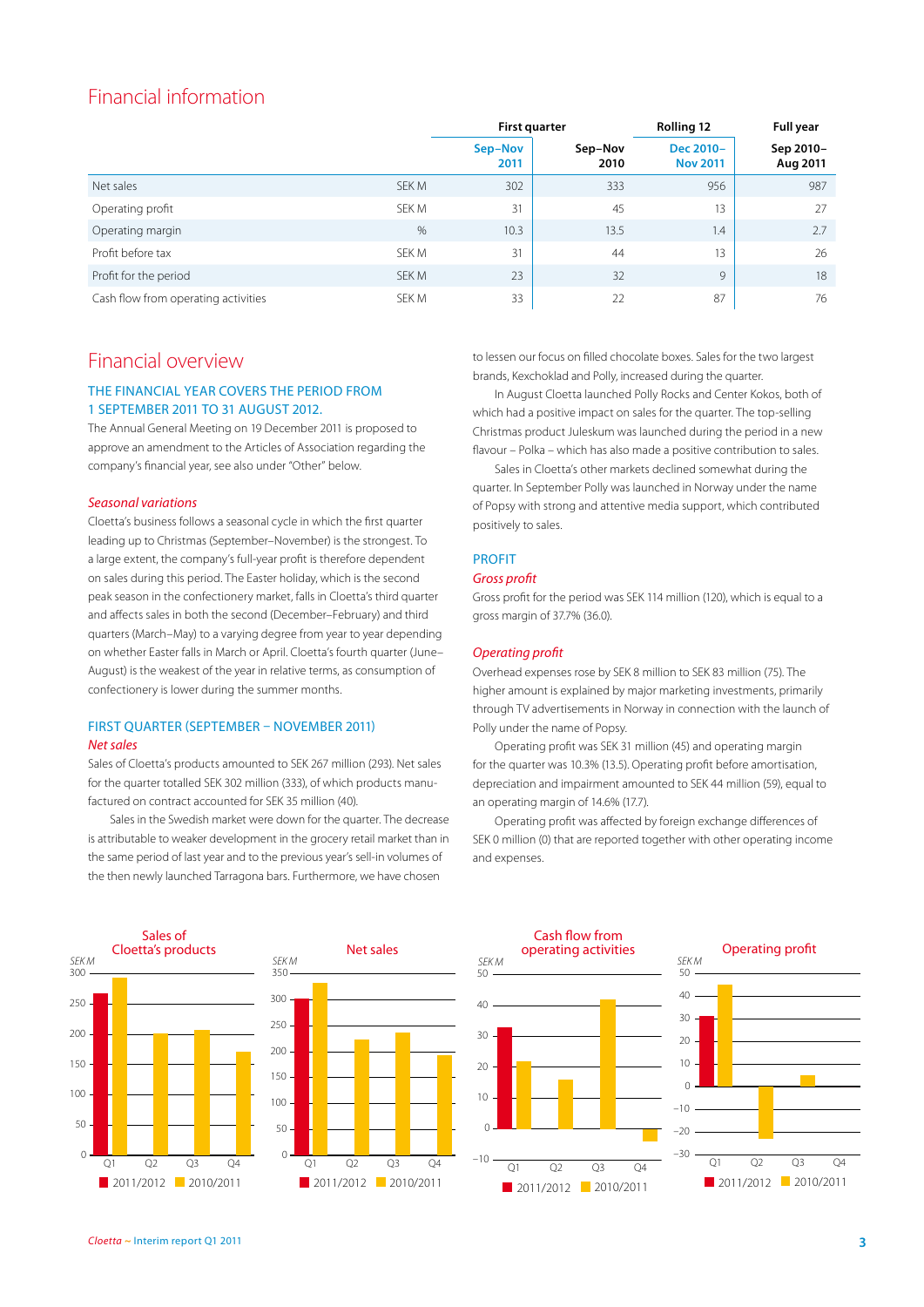#### *Profit before tax*

Profit before tax is reported at SEK 31 million (44). Net financial items totalled SEK 0 million, compared to SEK –1 million the year before.

#### *Profit for the period*

Profit after tax was SEK 23 million (32), which is equal to earnings per share of SEK 0.94 (1.35) before and SEK 0.93 (1.32) after dilution. The period's income tax expense was SEK –8 million (–12).

#### *Financing and liquidity*

Cash and cash equivalents and short-term investments amounted to SEK 292 million (257).

Cloetta's working capital requirement is exposed to seasonal variations, partly resulting from a build-up of inventories in preparation for increased sales during the Christmas holiday. This means that the working capital requirement is normally highest during the autumn, i.e. in the first quarter, and lowest at year-end, i.e. in the second quarter.

Cash flow from operating activities for the period from September to November 2011 was SEK 33 million (22), an improvement that is mainly attributable to a decrease in working capital compared to the same period of last year. Net cash of SEK 5 million (10) was utilised for investments in property, plant and equipment during the first quarter. Other cash flow from investing activities consists of ongoing investments. Interest-bearing assets exceeded interest-bearing liabilities by an amount of SEK 193 million (155) on the balance sheet date. The equity/ assets ratio was 65.9% (65.5).

#### *Investments*

Investments in property plant and equipment during the period totalled SEK 5 million (10). and included both capacity and replacement investments. Depreciation amounted to SEK 13 million (14).

### OTHER DISCLOSURES

#### *Employees*

The average number of employees during the period from September to November 2011 was 421 (447). The decrease is explained by reductions in the production staff in Ljungsbro as announced in the first quarter of last year.

#### *Parent Company*

Cloetta AB's primary activities include head office functions such as group-wide management and administration. The comments below refer to the period from September to November 2011.

Net sales in the Parent Company reached SEK 6 million (6) and referred mainly to intra-group services. Operating profit was SEK 0 million (0).

Net financial items totalled SEK 0 million (0). Profit before tax was SEK 0 million (0) and profit after tax was SEK 0 million (0). Cash and cash equivalents and short-term investments amounted to SEK 50 million (31).

Cloetta's SEK 30 million convertible note programme for the employees runs from 14 May 2009 to 30 March 2012 and bears interest at a rate equal to STIBOR plus 2.5 percentage points. The convertible notes can be converted to class B shares in Cloetta during the period from 25 February 2011 to 25 February 2012 at a conversion rate of SEK 30.40, which upon full conversion will increase the number of class B shares by 1,004,889. The interest rate for the period from 10 November 2011 to 30 March 2012 has been set at 5.11%. The next interest instalment is due for payment on 30 March when the loan expires.

A total of 199,990 shares have been converted, which is equal to an increase in the share capital of SEK 1 million and an increase in the share premium reserve of SEK 5 million.

#### *The Cloetta share*

Trading of the class B share of Cloetta AB (publ) commenced on NASDAQ OMX Stockholm on 16 February 2009. The share is traded under the ticker symbol CLA B with ISIN code SE0002626861. During the period from 1 September to 30 November 2011, a total of 917,937 shares were traded, equal to around 4% of the total number of class B shares. The highest quoted bid price was SEK 31.80 and the lowest was SEK 25.10. The share price on 30 November 2011 was SEK 30.40 (last price paid).

#### *Shareholders*

AB Malfors Promotor is the principal shareholder in Cloetta AB (publ). At 30 November 2011 Cloetta AB had 4,193 shareholders and the principal shareholder Malfors Promotor held 74.3% of the votes and 51.9% of the share capital. Other institutional investors held 12.3% of the votes and 23.3% of the share capital. The number of shares amounted to 24,319,186, of which 21,959,186 were of class B and 2,360,000 were of class A.

#### *Related party transactions*

The principal shareholder is AB Malfors Promotor and any buying and selling of goods and services between Cloetta and the principal shareholder are regarded as related party transactions. During the period the Parent Company made purchases from related parties of SEK 0 million (0), equal to 0% (0) of the Group's total purchases during the period from September to November 2011.



**Juleskum Polka 2011** 

The year's new Christmas launch is Juleskum Polka. Juleskum accounts for around 83% of all seasonal marshmallows during the Christmas period. *(ACN Oct-Jan, value+volume, service trade+grocery retail trade).*





**Cloetta team sponsor for the Swedish Olympic Committee**  In preparation for the Olympic Games in 2012, Cloetta has entered into a multi-year collaboration with the Swedish Olympic Committee under which Cloetta has exclusive rights in the confectionery area.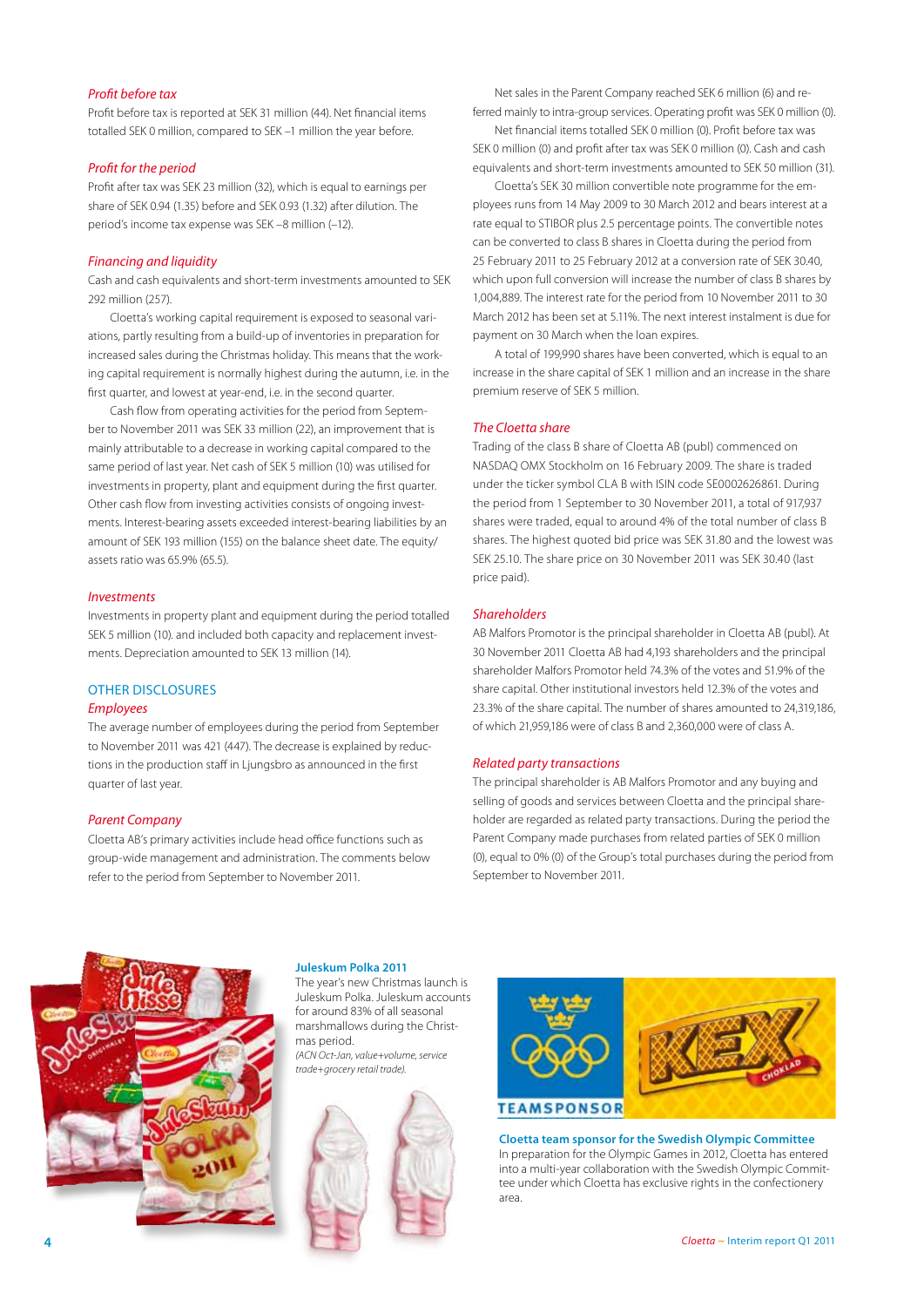The Parent Company has related party transactions with subsidiaries in the Group. The majority of such transactions refer to the sale of services, which for the period from September to November 2011 amounted to SEK 6 million (6), equal to 100% of each period's total sales.

At 30 November 2011 the Parent Company's receivables from subsidiaries amounted to SEK 27 million (67) and liabilities to subsidiaries amounted to SEK 0 million (0). Transactions with related parties are priced on market-based terms.

#### *Events after the balance sheet date*

On 16 December 2011, a merger was announced between Cloetta and LEAF. For further information see www.cloetta.se. For this reason, the Board has re-examined its earlier dividend proposal and now proposes that the Annual General Meeting resolves that no dividend be paid for the 2010/2011 financial year.

After the end of the reporting period, no additional significant events have taken place that could affect the company's operations.

#### *Other*

The Annual General Meeting on 19 December 2011 is proposed to approve an amendment to the Articles of Association regarding the company's financial year. It is proposed that the Articles of Association be changed so that the company's financial year cover the period from 1 January to 31 December, i.e. the calendar year, instead of the period from 1 September to 31 August. If the Annual General Meeting resolves in accordance with the proposal, this will lead to an extended financial year which comprises the period 1 September 2011 – 31 December 2012.

The Board of Directors and the Managing Director hereby give their assurance that the interim report provides a true and fair view of the business activities, financial position and results of operations of the Group and the Parent Company, and describes the significant risks and uncertainties to which the Parent Company and the Group companies are exposed.

Ljungsbro, 19 December 2011

Cloetta AB (publ)

Olof Svenfelt *Chairman*

Lennart Bohlin Johan Hjertonsson *Board member Board member*

Ulrika Stuart Hamilton Mikael Svenfelt Mikael Svenfelt Meg Tivéus *Board member Board member Board member*

Lena Grönedal Birgitta Hillman

*Employee representative Employee representative*

Curt Petri *Managing Director and CEO*

The information in this interim report has not been reviewed by the company's auditors.

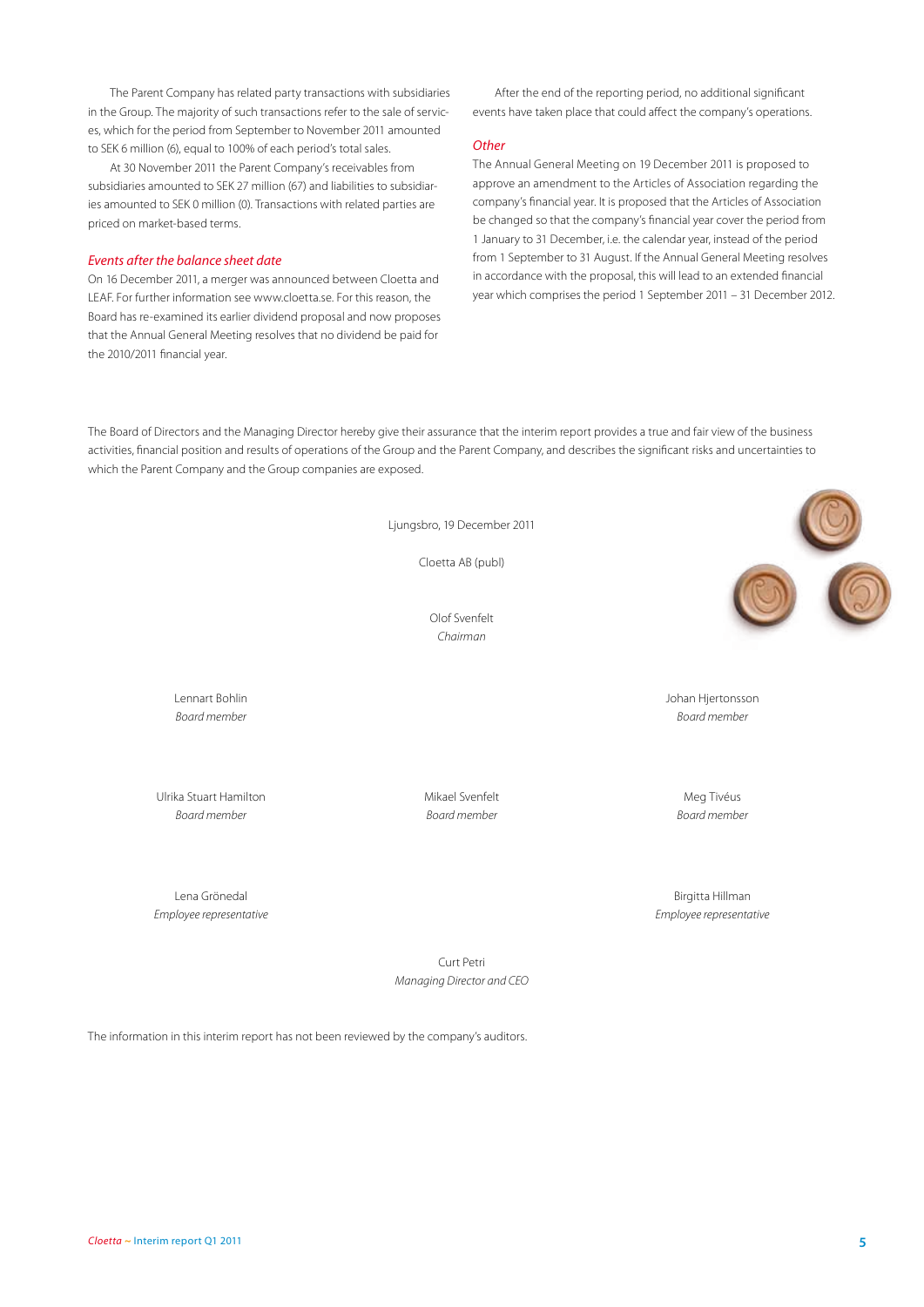## *Summary consolidated profit and loss accounts*

|                                        |                 | <b>First quarter</b> |                              | <b>Full year</b>      |
|----------------------------------------|-----------------|----------------------|------------------------------|-----------------------|
| SEK M                                  | Sep-Nov<br>2011 | Sep-Nov<br>2010      | Dec 2010-<br><b>Nov 2011</b> | Sep 2010-<br>Aug 2011 |
| Net sales                              | 302             | 333                  | 956                          | 987                   |
| Cost of goods sold                     | $-188$          | $-213$               | $-658$                       | $-683$                |
| <b>Gross profit</b>                    | 114             | 120                  | 298                          | 304                   |
| Other operating income                 | $\Omega$        | $\overline{0}$       | 10                           | 10                    |
| Selling and administrative expenses    | $-83$           | $-75$                | $-295$                       | $-287$                |
| Other operating expenses               | 0               | $\qquad \qquad -$    | $\circ$                      | 0                     |
| <b>Operating profit</b>                | 31              | 45                   | 13                           | 27                    |
| Financial items                        | $\bf{0}$        | $-1$                 | $\mathbf 0$                  | $-1$                  |
| <b>Profit before tax</b>               | 31              | 44                   | 13                           | 26                    |
| Income tax expense                     | $-8$            | $-12$                | $-4$                         | $-8$                  |
| <b>Profit for the period</b>           | 23              | 32                   | 9                            | 18                    |
| Profit for the period attributable to: |                 |                      |                              |                       |
| Owners of the Parent Company           | 23              | 32                   | 9                            | 18                    |
| Earnings per share                     |                 |                      |                              |                       |
| basic                                  | 0.94            | 1.35                 | 0.33                         | 0.73                  |
| diluted                                | 0.93            | 1.32                 | 0.33                         | 0.73                  |
| Number of shares at end of period      | 24,319,186      | 24,119,196           | 24,319,186                   | 24,319,186            |
| Average number of shares               | 24,319,186      | 24,119,196           | 24,319,186                   | 24,280,284            |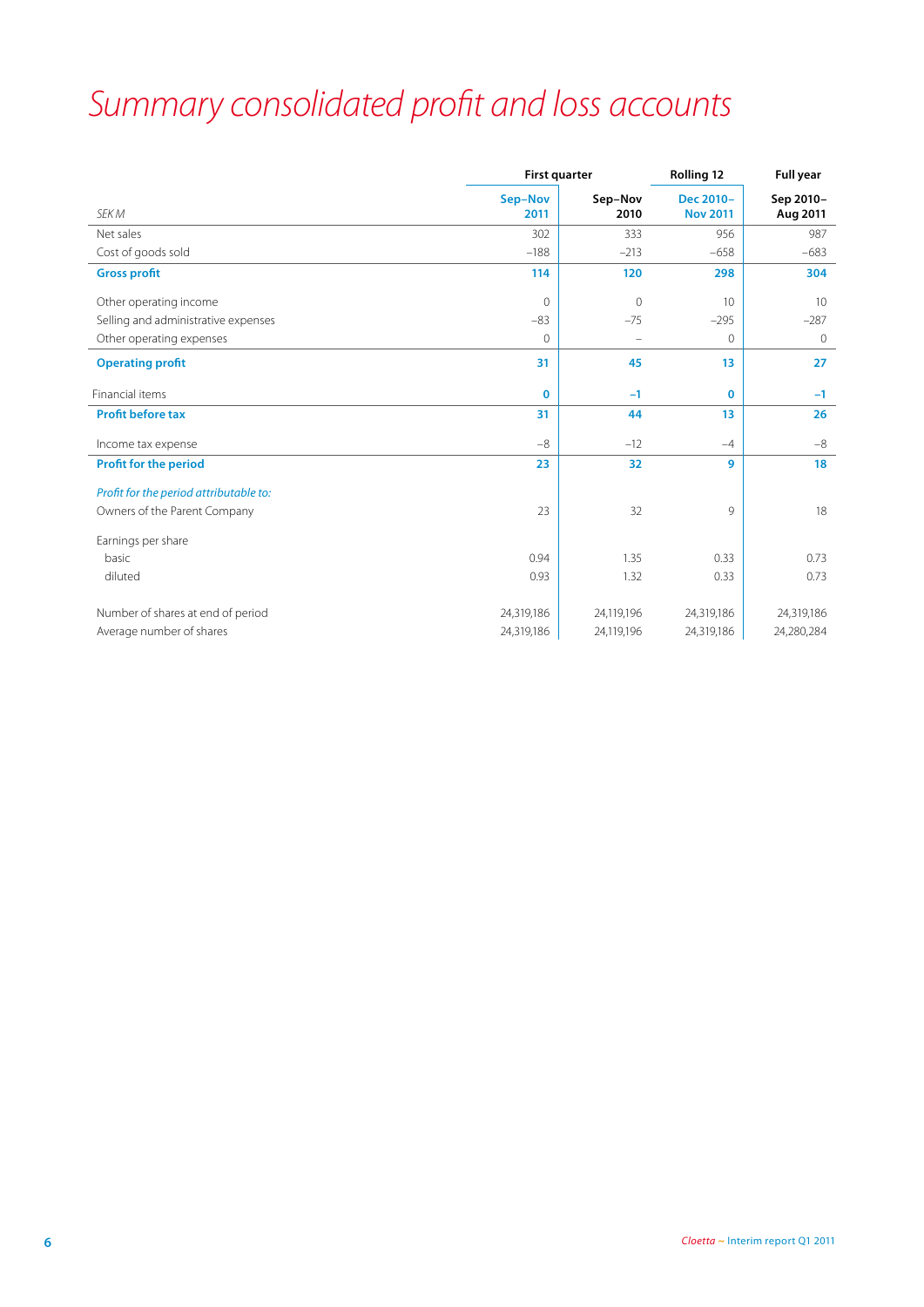## *Consolidated statements of comprehensive income*

|                                                                                      | <b>First quarter</b> |                 | <b>Rolling 12</b>            | <b>Full year</b>      |
|--------------------------------------------------------------------------------------|----------------------|-----------------|------------------------------|-----------------------|
| <b>SFK M</b>                                                                         | Sep-Nov<br>2011      | Sep-Nov<br>2010 | Dec 2010-<br><b>Nov 2011</b> | Sep 2010-<br>Aug 2011 |
| <b>Profit for the period</b>                                                         | 23                   | 32              | 9                            | 18                    |
| Other comprehensive income                                                           |                      |                 |                              |                       |
| Translation differences                                                              | $\Omega$             | $\Omega$        | $\mathbf{0}$                 |                       |
| Other comprehensive income for the period                                            | $\Omega$             | 0               | $\mathbf{0}$                 |                       |
| Total comprehensive income for the period                                            | 23                   | 32              | 9                            | 18                    |
| Comprehensive income for the period attributable to:<br>Owners of the Parent Company | 23                   | 32              | 9                            | 18                    |

### *Quarterly data*

|                                                                              |            | 2011/2012       |                 | 2010/2011       |                   |                 |                 | 2009/2010       |                   |                 |
|------------------------------------------------------------------------------|------------|-----------------|-----------------|-----------------|-------------------|-----------------|-----------------|-----------------|-------------------|-----------------|
|                                                                              |            | Q <sub>1</sub>  | Q4              | Q3              | Q <sub>2</sub>    | Q1              | Q4              | Q3              | Q <sub>2</sub>    | Q1              |
| SEK M                                                                        |            | 2011<br>Sep-Nov | 2011<br>Jun-Aug | 2011<br>Mar-May | Dec 10-<br>Feb 11 | 2010<br>Sep-Nov | 2010<br>Jun-Aug | 2010<br>Mar-May | Dec 09-<br>Feb 10 | 2009<br>Sep-Nov |
| Net sales                                                                    | SEK M      | 302             | 193             | 237             | 224               | 333             | 213             | 267             | 249               | 332             |
| of which, Cloetta products                                                   | SEK M      | 267             | 171             | 207             | 202               | 293             | 185             | 230             | 212               | 287             |
| Operating profit/loss                                                        | SEK M      | 31              | $\Omega$        | 5               | $-23$             | 45              | $-6$            | $\overline{4}$  | $-7$              | 44              |
| Operating margin                                                             | $\%$       | 10.3            | 0.0             | 2.1             | neg               | 13.5            | neg             | 1.5             | neg               | 13.3            |
| Operating profit/loss before<br>depreciation, amortisation<br>and impairment | SEK M      | 44              | 14              | 19              | $-10$             | 59              | 7               | 17              | 6                 | 55              |
| Operating margin before<br>depreciation, amortisation<br>and impairment      | %          | 14.6            | 7.3             | 8.0             | neg               | 17.7            | 3.3             | 6.4             | 2.4               | 16.6            |
| Earnings per share                                                           |            |                 |                 |                 |                   |                 |                 |                 |                   |                 |
| basic                                                                        | <b>SEK</b> | 0.94            | $-0.06$         | 0.15            | $-0.71$           | 1.35            | $-0.24$         | 0.09            | $-0.28$           | 1.30            |
| diluted                                                                      | <b>SEK</b> | 0.93            | $-0.06$         | 0.15            | $-0.71$           | 1.32            | $-0.24$         | 0.09            | $-0.28$           | 1.30            |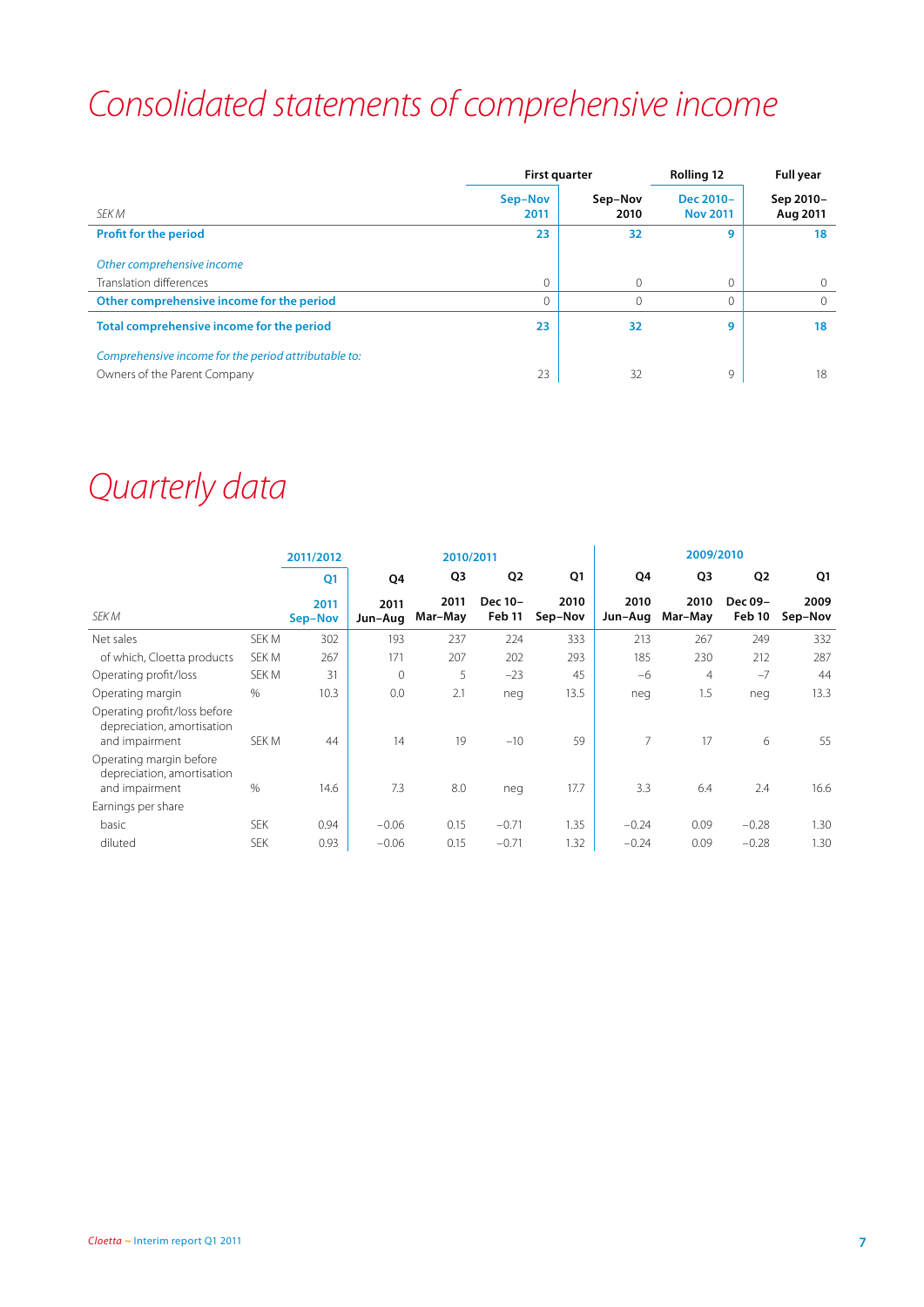## *Summary consolidated balance sheets*

| SEK M                                | 2011<br>30 Nov      | 2010<br>30 Nov | 2011<br>31 Aug |
|--------------------------------------|---------------------|----------------|----------------|
| <b>ASSETS</b>                        |                     |                |                |
| <b>Non-current assets</b>            |                     |                |                |
| Intangible assets                    |                     |                |                |
| Goodwill                             | 91                  | 91             | 91             |
| Other intangible assets              | 52                  | 53             | 52             |
| Property, plant and equipment        | 437                 | 457            | 445            |
| Financial assets                     | 6                   | $\mathbf{1}$   | 6              |
| <b>Total non-current assets</b>      | 586                 | 602            | 594            |
| <b>Current assets</b>                |                     |                |                |
| Inventories                          | 112                 | 138            | 111            |
| Current receivables                  | 165                 | 171            | 125            |
| Short-term investments               | $\equiv$            | 10             |                |
| Cash and cash equivalents            | 292                 | 247            | 264            |
| <b>Total current assets</b>          | 569                 | 566            | 500            |
| <b>TOTAL ASSETS</b>                  | 1,155               | 1,168          | 1,094          |
| <b>EQUITY AND LIABILITIES</b>        |                     |                |                |
| <b>Equity</b>                        | 762                 | 765            | 739            |
|                                      |                     |                |                |
| <b>Non-current liabilities</b>       |                     |                |                |
| Deferred tax liability               | 102                 | 104            | 103            |
| Other provisions                     | 80                  | 75             | 79             |
| Convertible debenture loan           | 24                  | 28             | 24             |
| <b>Total non-current liabilities</b> | 206                 | 207            | 206            |
|                                      |                     |                |                |
| <b>Current liabilities</b>           | 187                 | 196            | 149            |
| <b>TOTAL EQUITY AND LIABILITIES</b>  | 1,155               | 1,168          | 1,094          |
| Pledged assets                       | $\mathsf{O}\xspace$ | $\overline{1}$ | $\mathbf{0}$   |
| Contingent liabilities               | $\overline{2}$      | $\overline{2}$ | $\overline{2}$ |

## *Consolidated statements of changes in equity*

| SEK M                                     | Sep-Nov<br>2011          | Sep-Nov<br>2010 | Sep 2010-<br>Aug 2011 |
|-------------------------------------------|--------------------------|-----------------|-----------------------|
| <b>Equity at beginning of period</b>      | 739                      | 733             | 733                   |
| Total comprehensive income for the period | 23                       | 32              | 18                    |
| Dividend                                  | $\overline{\phantom{0}}$ |                 | $-18$                 |
| Conversion of convertible debenture loan  | $\overline{\phantom{0}}$ |                 | 6                     |
| <b>Equity at end of period</b>            | 762                      | 765             | 739                   |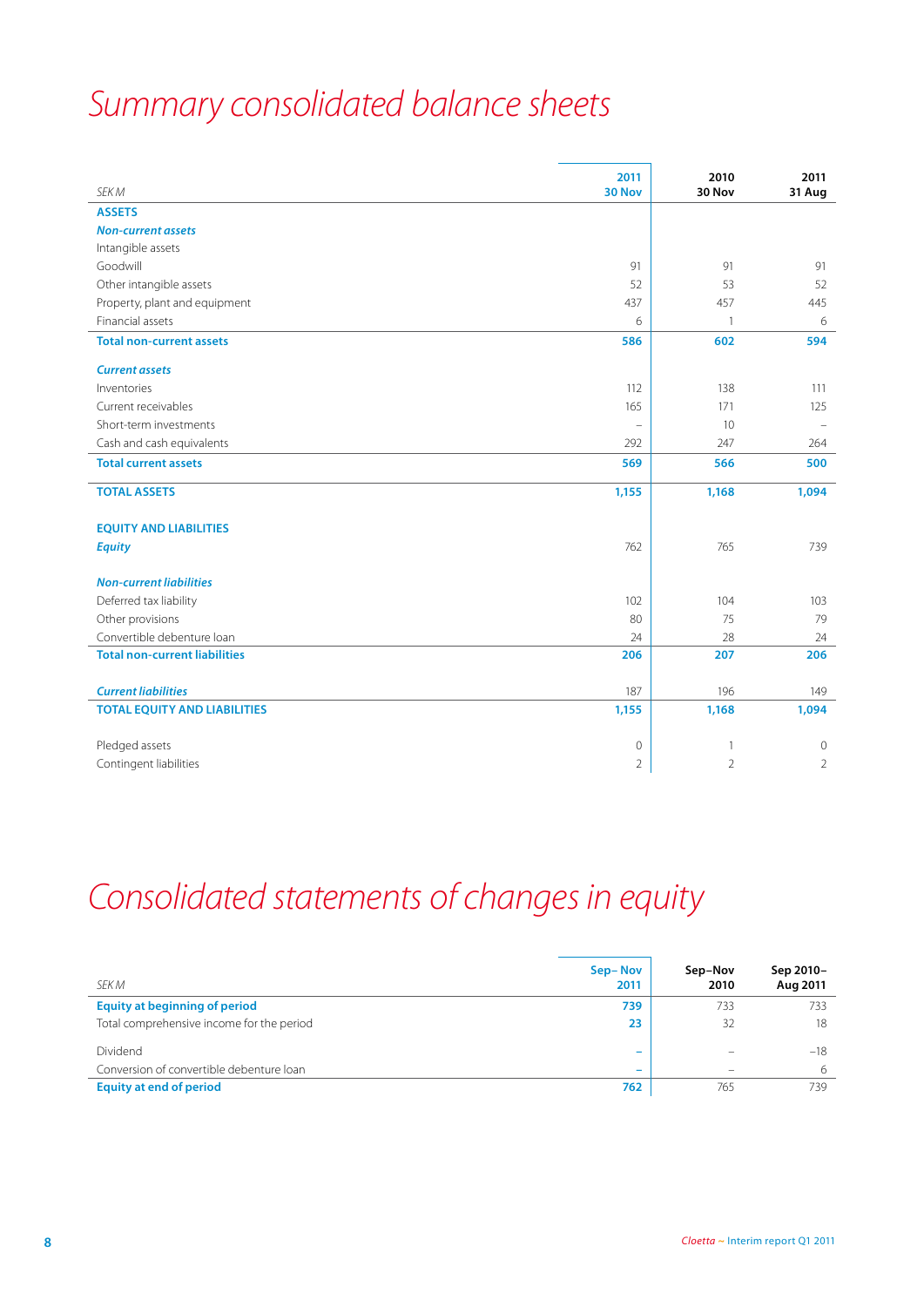## *Summary consolidated cash flow statements*

|                                                                       | <b>First quarter</b> |                 | Rolling 12                   | <b>Full year</b>      |  |
|-----------------------------------------------------------------------|----------------------|-----------------|------------------------------|-----------------------|--|
| SEK M                                                                 | Sep-Nov<br>2011      | Sep-Nov<br>2010 | Dec 2010-<br><b>Nov 2011</b> | Sep 2010-<br>Aug 2011 |  |
| Cash flow from operating activities before changes in working capital | 46                   | 55              | 57                           | 66                    |  |
| Changes in working capital                                            | $-13$                | $-33$           | 30                           | 10 <sup>°</sup>       |  |
| <b>Cash flow from operating activities</b>                            | 33                   | 22              | 87                           | 76                    |  |
| Net investments in property, plant and equipment                      | $-5$                 | $-10$           | $-34$                        | $-39$                 |  |
| Other cash flow from investing activities                             | $-$                  | 40              | 10                           | 50                    |  |
| <b>Cash flow after investing activities</b>                           | 28                   | 52              | 63                           | 87                    |  |
| Cash flow from financing activities                                   | -                    |                 | $-18$                        | $-18$                 |  |
| <b>Cash flow for the period</b>                                       | 28                   | 52              | 45                           | 69                    |  |
| Cash and cash equivalents at beginning of period                      | 264                  | 195             | 247                          | 195                   |  |
| Cash and cash equivalents at end of period                            | 292                  | 247             | 292                          | 264                   |  |
| Cash, cash equivalents and short-term investments < 3 months          | 292                  | 247             | 292                          | 264                   |  |
| Short-term investments > 3 months                                     | $\qquad \qquad -$    | 10              | $\overline{\phantom{0}}$     |                       |  |
|                                                                       | 292                  | 257             | 292                          | 264                   |  |

## *Key ratios per share*

|                                                                   | <b>First quarter</b> | <b>Full year</b> |                 |                       |
|-------------------------------------------------------------------|----------------------|------------------|-----------------|-----------------------|
| SEK M                                                             |                      | Sep-Nov<br>2011  | Sep-Nov<br>2010 | Sep 2010-<br>Aug 2011 |
| Operating profit                                                  | SEK M                | 31               | 45              | 27                    |
| Operating margin                                                  | %                    | 10.3             | 13.5            | 2.7                   |
| Operating profit before depreciation, amortisation and impairment | SEK M                | 44               | 59              | 82                    |
| Operating margin before depreciation, amortisation and impairment | $\%$                 | 14.6             | 17.7            | 8.3                   |
| Profit before tax                                                 | SEK M                | 31               | 44              | 26                    |
| Earnings per share                                                |                      |                  |                 |                       |
| basic                                                             | <b>SEK</b>           | 0.94             | 1.35            | 0.73                  |
| diluted                                                           | <b>SEK</b>           | 0.93             | 1.32            | 0.73                  |
| Return on capital employed <sup>1)</sup>                          | %                    | 2.2              | 4.3             | 3.9                   |
| Return on equity after tax <sup>1)</sup>                          | $\%$                 | 1.0              | 2.9             | 2.4                   |
| Cash flow from operating activities                               | SEK M                | 33               | 22              | 76                    |
| Cash flow after investments in property, plant and equipment      | SEK M                | 28               | 12              | 37                    |
| Net receivable                                                    | SEK M                | 193              | 155             | 167                   |
| Equity/assets ratio                                               | %                    | 65.9             | 65.5            | 67.5                  |
| Equity per share                                                  | <b>SEK</b>           | 31.28            | 31.70           | 30.34                 |
| Average number of employees                                       |                      | 421              | 447             | 437                   |
| Number of shares at end of period                                 |                      | 24,319,186       | 24,119,196      | 24,319,186            |
| Average number of shares                                          |                      | 24,319,186       | 24,119,196      | 24,280,284            |
| Refers to rolling 12-month period.                                |                      |                  |                 |                       |

*For definitions of key ratios, see page 105 of the 2011 annual report.*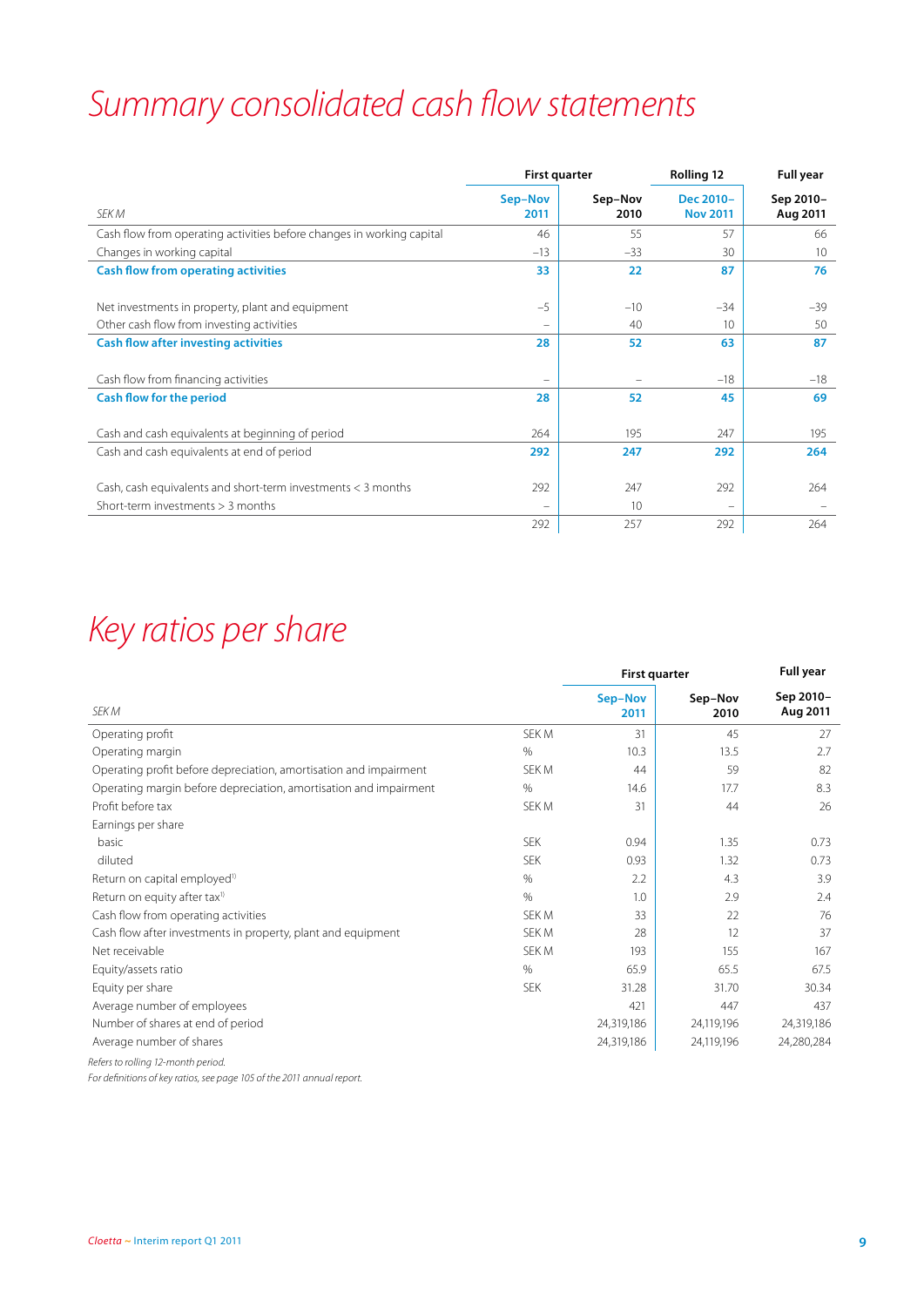## *Summary parent company profit and loss accounts*

|                                                 | <b>First quarter</b> | <b>Full year</b> |                       |
|-------------------------------------------------|----------------------|------------------|-----------------------|
| SEK M                                           | Sep-Nov<br>2011      | Sep-Nov<br>2010  | Sep 2010-<br>Aug 2011 |
| Net sales                                       | 6                    | 6                | 26                    |
| Costs for property management and sold services | $\Omega$             | $\mathbf{0}$     | $-1$                  |
| <b>Gross profit</b>                             | 6                    | 6                | 25                    |
| Administrative expenses                         | $-6$                 | $-6$             | $-24$                 |
| Other operating income and expenses             | $\Omega$             | $\circ$          |                       |
| <b>Operating profit</b>                         | $\mathbf 0$          | $\Omega$         | 6                     |
| Other financial income and expenses             | $\mathbf{0}$         | 0                | $-1$                  |
| <b>Profit before tax</b>                        | $\mathbf 0$          | $\Omega$         | 5                     |
| Appropriations                                  |                      |                  | $-2$                  |
| Income tax expense                              | $\mathbf{0}$         | 0                | $-1$                  |
| <b>Profit for the period</b>                    | $\mathbf 0$          | 0                | 2                     |

### *Summary parent company balance sheets*

| SEK M                                | 2011<br>30 Nov | 2010<br>30 Nov | 2011<br>31 Aug |
|--------------------------------------|----------------|----------------|----------------|
| <b>ASSETS</b>                        |                |                |                |
| <b>Non-current assets</b>            |                |                |                |
| Property, plant and equipment        | $\overline{4}$ | $\overline{4}$ | $\overline{4}$ |
| Financial assets                     | 546            | 540            | 546            |
| <b>Total non-current assets</b>      | 550            | 544            | 550            |
| <b>Current assets</b>                | 81             | 99             | 82             |
| <b>TOTAL ASSETS</b>                  | 631            | 643            | 632            |
| <b>EQUITY AND LIABILITIES</b>        |                |                |                |
| <b>Equity</b>                        |                |                |                |
| Restricted equity                    | 122            | 121            | 122            |
| Non-restricted equity                | 470            | 481            | 470            |
| <b>Total equity</b>                  | 592            | 602            | 592            |
| <b>Untaxed reserves</b>              | $\overline{4}$ | $\overline{2}$ | $\overline{4}$ |
| <b>Non-current liabilities</b>       |                |                |                |
| Other provisions                     | 1              | $\overline{1}$ | $\overline{1}$ |
| Convertible debenture loan           | 24             | 28             | 24             |
| <b>Total non-current liabilities</b> | 25             | 29             | 25             |
| <b>Current liabilities</b>           | 10             | 10             | 11             |
| <b>TOTAL EQUITY AND LIABILITIES</b>  | 631            | 643            | 632            |
| Pledged assets                       | None           | None           | None           |
| Contingent liabilities               | 84             | 76             | 84             |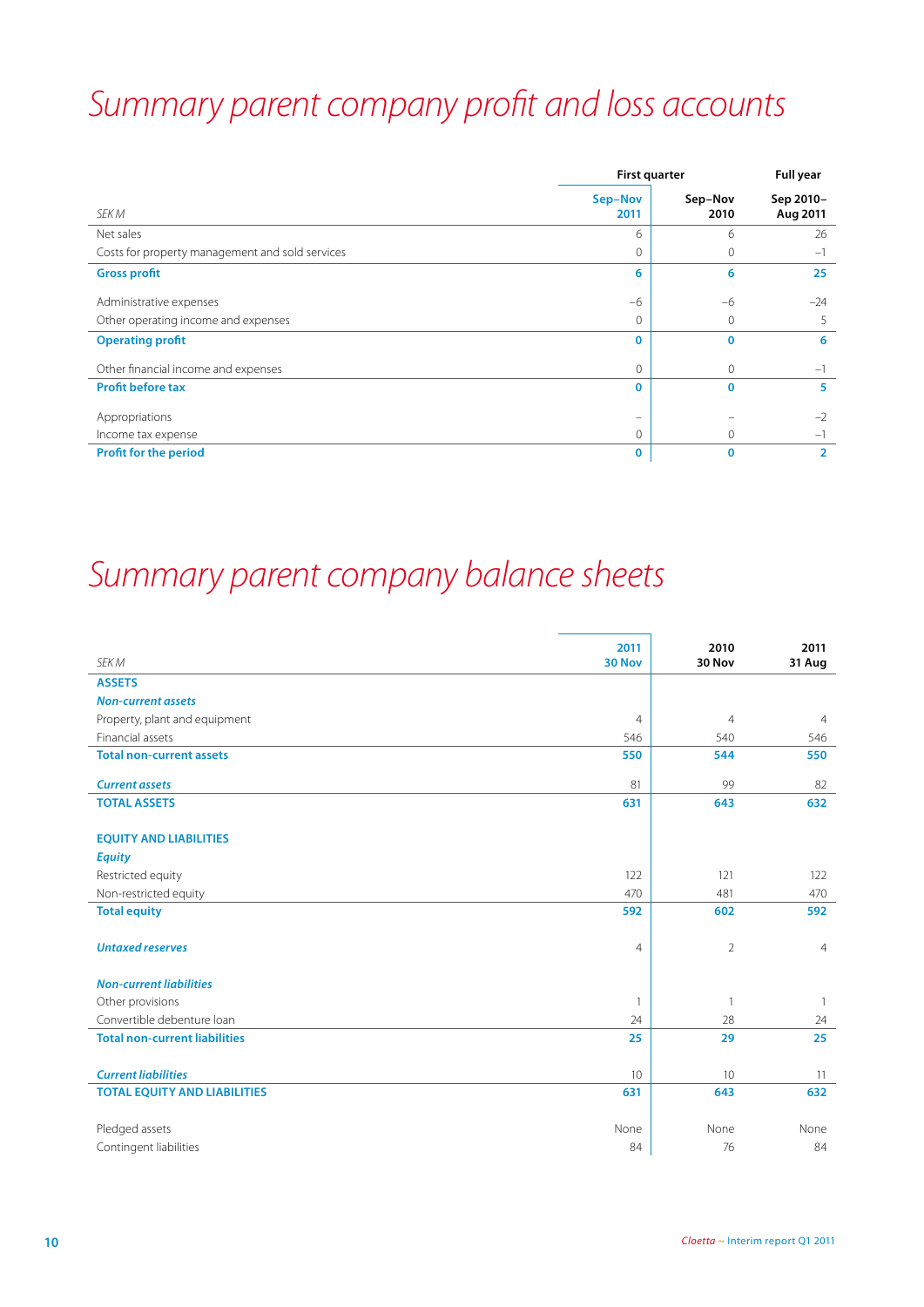#### *Operating and financial risks in the Group and the Parent Company*

Through its operations, the Cloetta Group is exposed to both operating and financial risks. The operating risks are handled by the operating units and the financial risks by the central finance function.

The Group's manufacturing costs account for approximately 65% of total costs. Of total manufacturing costs, raw materials and packaging make up approximately 60%. The most significant raw materials in terms of value are cocoa, sugar and milk products. The prices of our most important raw materials, such as cocoa, remain high. Due to the use of delivery contracts, the impact of price changes on earnings is somewhat delayed. Price development for raw materials is monitored and analysed continuously.

The Group's financial risks consist primarily of currency risk, interest rate risk and credit risk. Cash and cash equivalents and short-term investments at 30 November 2011 amounted to SEK 292 million. The Group's investment strategies are based on the guidelines set out in the Board's finance policy. With regard to the Group's currency hedging, 78% of the forecasted net flows at 30 November 2011 were hedged for a period of nine months forward, which is in line with the Group's finance policy. Due to the use of forward exchange contracts, exchange rate fluctuations affect profit at a certain delay.

Because the Parent Company's operations consist mainly of groupwide management and administration, its risks are limited to interest rate risk and liquidity risk. However, these risks are minor in view of the company's low interest expenses and good liquidity. For further information about risk management, see the annual report for 2011 at www.cloetta.com.

#### *Accounting policies and other disclosures*

The consolidated financial statements are presented in accordance with the International Financial Reporting Standards (IFRS) established by the

International Accounting Standards Board (IASB) and the interpretations issued by the IFRS Interpretations Committee (IFRIC) which have been endorsed by the European Commission for application in the EU. The applied standards and interpretations are those that were in force and had been endorsed by the EU at 1 September 2011. Furthermore, the Swedish Financial Reporting Board's recommendation RFR 1, Supplementary Accounting Rules for Groups, has been applied.

The consolidated interim report is presented in accordance with IAS 34 Interim Financial Reporting and in compliance with the relevant provisions in the Swedish Annual Accounts Act and the Swedish Securities Market Act. The same accounting and valuation methods have been applied as in the most recent annual report. The interim report for the Parent Company has been prepared in accordance with the Swedish Annual Accounts Act and the Swedish Securities Market Act, which are consistent with the provisions in recommendation RFR 2, Accounting for Legal Entities. The same accounting and valuation methods have been applied as in the most recent annual report.

For detailed information about the accounting policies, see Cloetta's annual report for 2011 at www.cloetta.com.

#### *Critical accounting estimates and assumptions*

The preparation of financial statements in conformity with IFRS requires the management to make judgements, estimates and assumptions that affect the application of the accounting policies and the reported amounts of assets, liabilities, income and expenses. Actual outcomes may differ from these estimates and assumptions.

The estimates and assumptions are evaluated on a regular basis. Changes in estimates are reported in the period of the change, if the change affects that period only; or in the period of the change and future periods, if the change affects both.



#### **Popsy jokes with its Swedish neighbours!**

Popsy, as Polly is called in Norway, was successfully launched in September. The major nationwide launch campaign was a hit and the films shown on Cloetta's YouTube channel have been viewed by many!

The films have also been honoured with the Månadens Sølvfisken award in Norway and three bronze medals in the Eurobest Grand Prix advertising competition.



**Cloetta's classic brands in capsules from Löfbergs Lila** Cloetta and Löfbergs Lila have started a new partnership. Löfbergs Lila is launching three new chocolate capsules with classic Cloetta flavours.